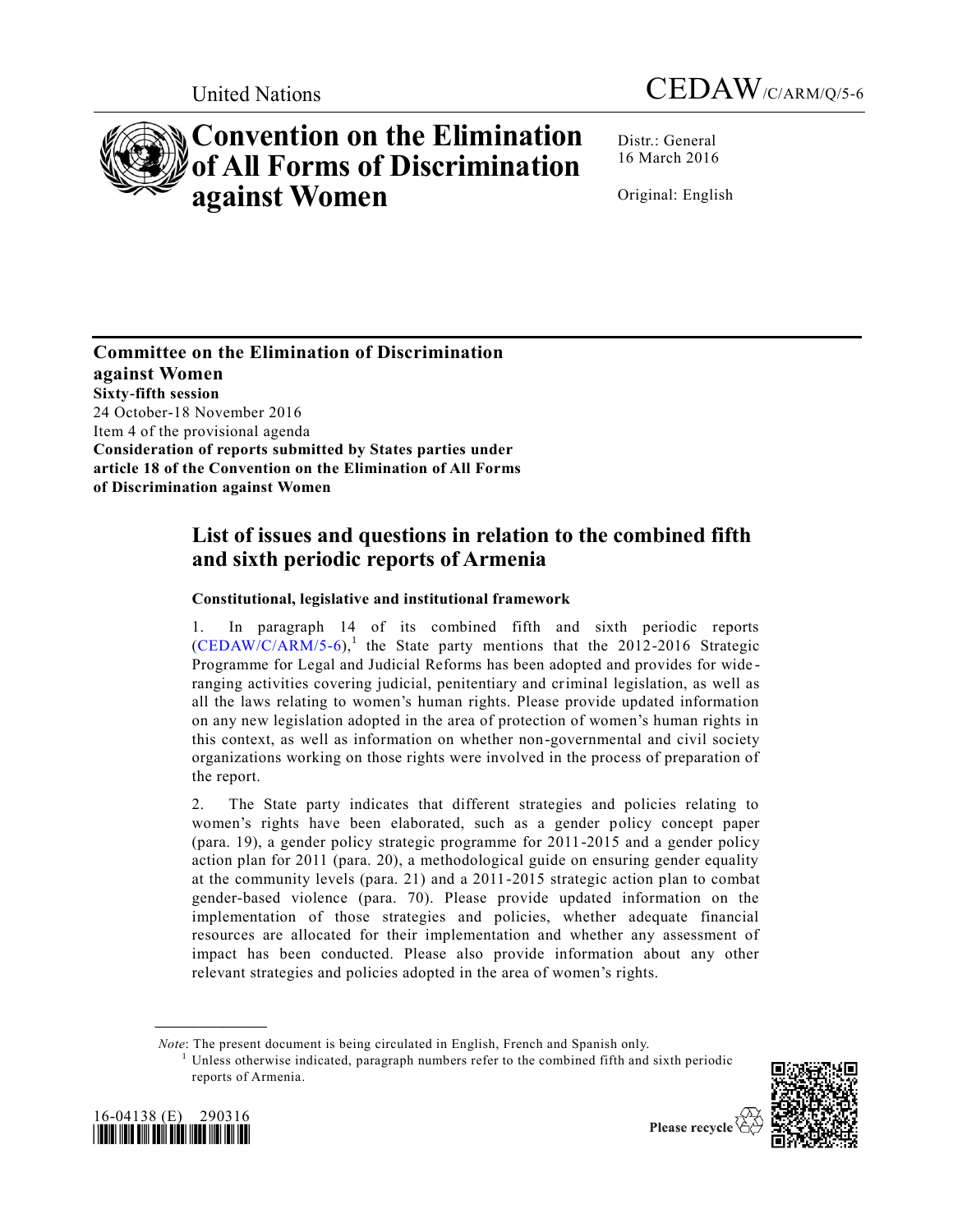#### **Access to justice and legal complaint mechanisms**

3. The State party indicates that the Office of the Human Rights Defender employs an adviser to the Defender on women's issues (para. 3). Please provide detailed information on the mandate and human and financial resources of that adviser. Please also provide information on the individual complaint procedure to report violations of women's rights, the number of complaints that have been received and addressed, and whether the Convention is used in the investigations.

#### **National machinery for the advancement of women**

4. The State party indicates that there is a project to transform the Women's Council into a national mechanism for the implementation of the gender policy (para. 3). Please provide updated information on the outcome of the project, indicating its mandate and the budget and human resources that are planned. Please also provide information on the cooperation of the Council with women's civil society organizations and the Office of the Human Rights Defender.

#### **Temporary special measures**

5. The adoption of temporary special measures in the State party is re ferred to in paragraph 44, but concrete examples are not provided. Please provide specific examples of such measures, their inclusion in national policies and programmes and their concrete implementation, with a view to promoting and accelerating the realization of substantive equality between women and men, in line with the Committee's general recommendation No. 25 (2004) on temporary special measures.

#### **Stereotypes**

6. The State party acknowledges the persistence of gender stereotypes and provides some information on measures taken to improve the situation, in particular with regard to overcoming those stereotypes in the media and in educational programmes (paras. 45 and 46). Please provide information on the existence of clear policies and programmes for eradicating gender stereotypes, the implementation and the monitoring of existing policies and programmes, and any other measures taken since the submission of the combined report. Please also provide information on measures taken to counter stereotypical attitudes towards women and girls, who experience multiple forms of discrimination on account of their ethnicity, age or disability, for being lesbian, bisexual, transgender or intersex women and girls, or for any other characteristic.

#### **Violence against women**

7. Please indicate whether the State party has comprehensive legislation covering all forms of violence against women. While it is indicated in paragraph 50 of the combined report that a draft law on domestic violence has been submitted to the Government, no information is provided on the time frame for its enactment, its current status and its content. Please provide information on the current situation with regard to shelters currently available to women who are victims of all forms of violence, including domestic violence, in all regions. Please also provide information on the outcome of the research conducted in the framework of the programme for improving the quality of service rendered to women who are victims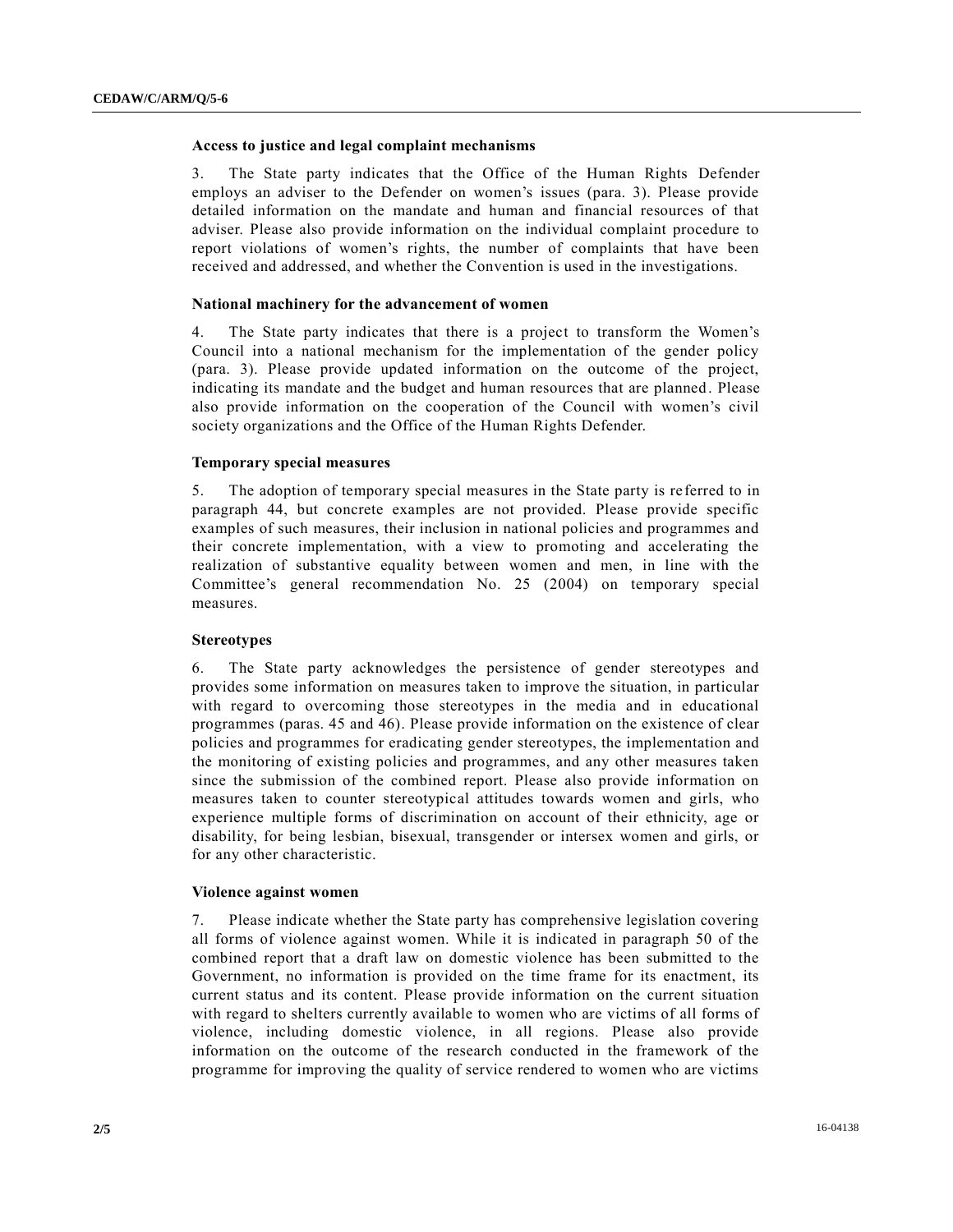of domestic violence in Armenia mentioned in paragraph 51, as well as the action plan developed on its basis.

#### **Trafficking and exploitation of prostitution**

8. The State party indicates that the fourth national programme on combating human trafficking (2013-2015) was approved in 2013 (para. 53). It also indicates that the police have prepared a draft law on the identification of and support to persons subjected to trafficking or exploitation (para. 55). Please provide information on the current status and content of and time frame for the adoption of the draft law, as well as on whether the national programme on combating human trafficking has been evaluated, what the outcome has been and whether it has been extended. Please indicate whether the administrative penalty imposed on women engaged in prostitution has been abolished and provide information and data disaggregated by age and ethnicity on the exploitation of prostitution.

#### **Participation in political and public life**

9. The State party provides information on gender-sensitive quotas aimed at increasing women's representation in the National Assembly to at least 20 per cent (para. 58). The data provided indicate that women remain underrepresented in decision-making positions, especially in the judiciary (45 of 213 judges and 3 of 13 members of the Council of Justice are women) (para. 13) and in the diplomatic service (only three women are ambassadors) (para. 63). Please provide information on specific measures taken to increase the representation of women in all decision making and legislative bodies, especially in the judiciary and the diplomatic service. Please also provide information on the proportion of women in the National Assembly and in local self-government bodies, including regional authorities.

#### **Education**

10. The State party reported that, between 2007 and 2012, the number of pregnancies among girls of 15 to 17 years of age had peaked in 2011, with 169 cases of pregnancies, which, for most, had resulted in childbirth (para. 91). Please provide data on dropout rates and information on measures taken to ensure that adolescent mothers return to school after childbirth at the level at which they had left. Please also provide information on whether any gender analysis and revision of educational materials have been conducted and whether school curricula include age-appropriate information on sexual and reproductive health and rights. Please further provide information on whether the State party guarantees inclusive and accessible education for girls with disabilities, including in rural areas, and provides training for teachers on the special needs of those girls. Please provide information on the situation of girls dropping out of school owing to the cultural and religious practices of the ethnic and religious minorities living in the State party (in particular the Yazidis, and the Molokans).

#### **Employment**

11. The State party acknowledges that women constitute 73.4 per cent of the total number of unemployed people (para. 71). According to information before the Committee, there is a wide gender pay gap in different sectors and persistent vertical and horizontal segregation. Please provide updated information on measures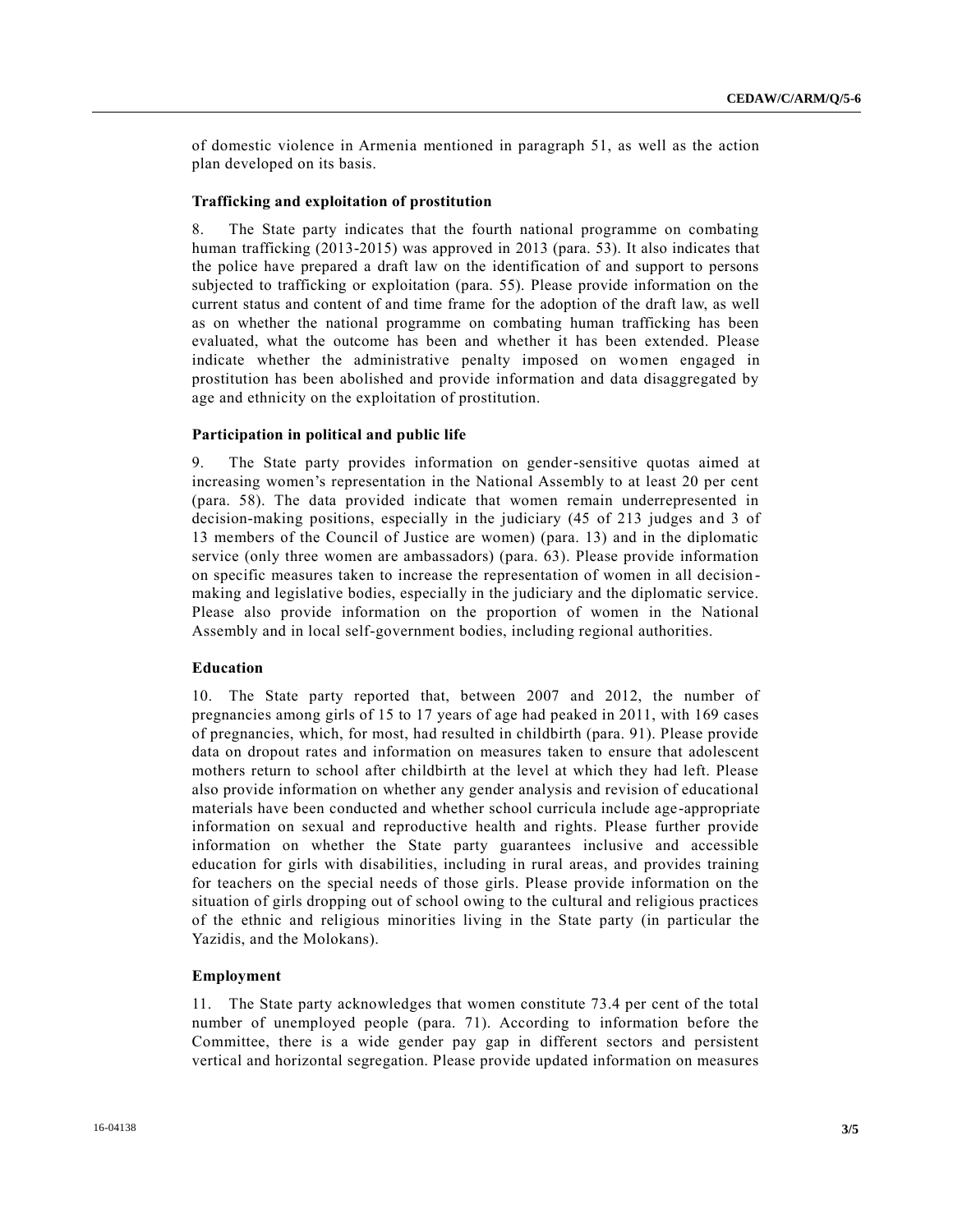taken to address the horizontal and vertical segregation between men and women, which results, inter alia, in the gender pay gap. Please also provide information on the availability and affordability of childcare facilities to allow women to reconcile work and family life.

12. The report is silent on the issue of sexual harassment in the workplace. Please provide detailed information on specific legislation prohibiting such harassment, as well as whether there are mechanisms in place for women to report incidents in a confidential manner. Please also provide information on data collected to assess the extent of the problem and to identify gaps in the legal framework in this regard. Please explain to what extent the reversal of the burden of proof is applied to protect the rights of women who are victims of discrimination and of sexual harassment in the workplace.

#### **Health**

13. The State party indicates that only 33 per cent of women in urban areas and 19 per cent of rural women use modern contraceptive methods (para. 94). According to information before the Committee, the rate of abortion is high and abortion is used as a family planning method. Please provide information on measures taken by the State party to increase awareness among women and girls of the availability of modern contraceptive methods and to facilitate the access of women and girls to sexual and reproductive health and services.

14. According to information before the Committee, there is a lack of neonatologists and anaesthesiologists in some regions, compounded by a lack of high-quality drugs in maternity centres, which has an impact on the rate of maternal and child mortality. Please provide information on measures taken to improve maternal health care.

15. The State party indicates that the majority of women living with HIV are in the active reproductive stage of their lives and that the cause of infection is indirectly linked to poverty and migration (para. 99). According to information before the Committee, there are negative social attitudes and discriminatory practices against pregnant women living with HIV. Please provide information on studies undertaken to identify the causes of HIV infection among women and an evaluation of the extent of the problem. Please also provide information on measures taken to adopt specific legislation and strategies to protect HIV-positive women from discrimination and to address the stigmatization and discrimination that they suffer from and violence targeted at them. Please further provide information on measures taken to prevent the mother-to-child transmission of HIV and to ensure effective access to medical services by women and girls living with HIV, as well as steps taken to protect them from stigmatization, discrimination and violence.

#### **Women with disabilities**

16. The State party acknowledges that numerous challenges impede the full social integration of persons with disabilities, in particular in the areas of education and employment (para. 30). It also indicates that the draft law on the protection of the rights of persons with disabilities and their social inclusion has been submitted to the Government (para. 25). Please provide information on the current status and content of the draft law, as well as information on how the State party incorporates the specific needs of women and girls with disabilities into policies and programmes